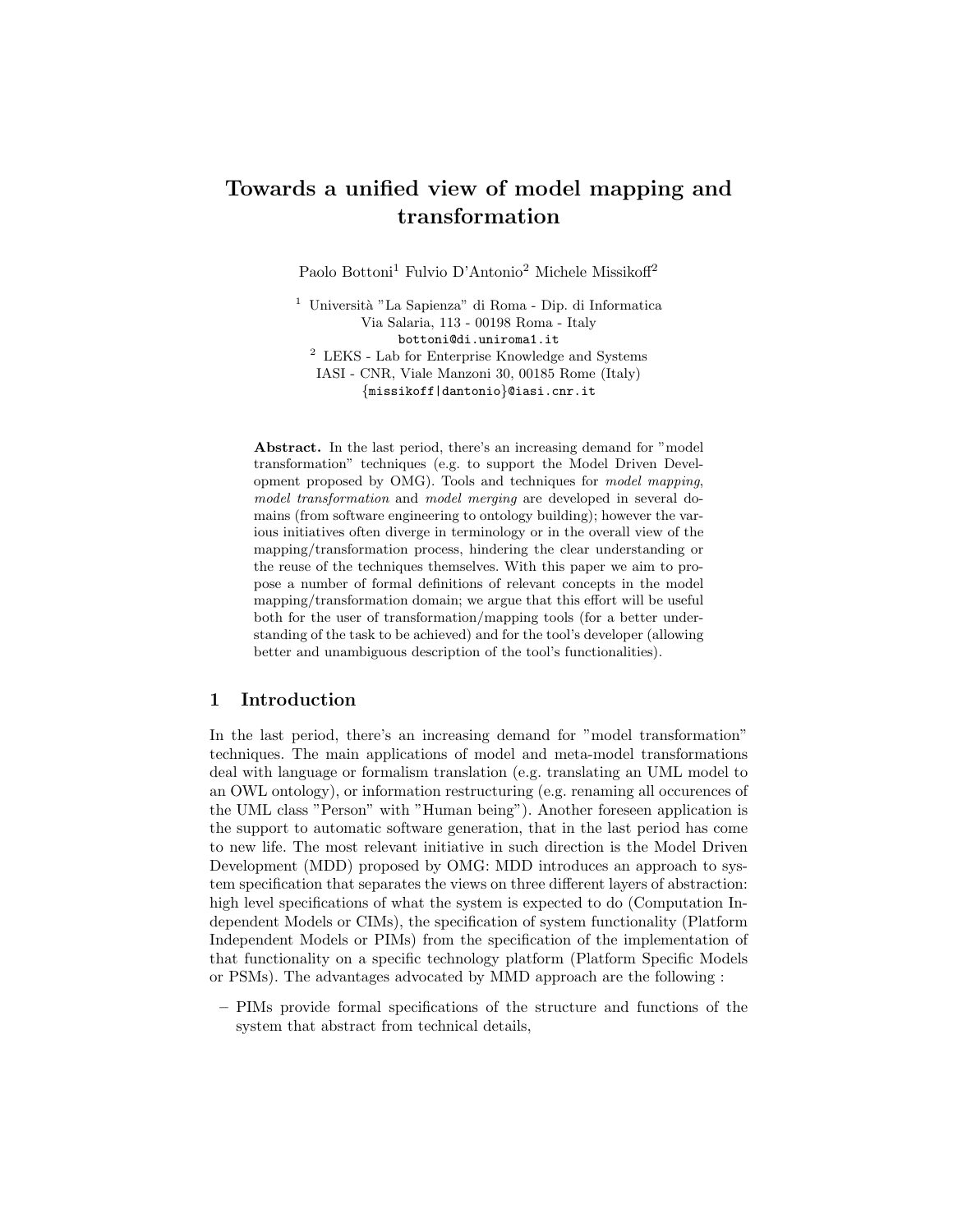- Implementation on several platforms can be done from the same PIM,
- System integration and interoperability can be anticipated and planned in the PIM but postponed to the PSMs regarding details
- It is easier to validate (the correctness of) models.

The core of the process is surely the transformation phase. Starting from a CIM a number of transformations must be performed to get a PIM and then down to a PSM .

OMG launched a request for proposal to work on the standard for the mappingtransformation issues; the language, to come, will be called QVT (Query-View and Transformation) .

On the other hand, a lot of work has been done in the field of "transformationsrelated" techniques. Lambda calculi, Post system, Term and Graph rewriting systems are examples of well-known and formal grounded computational systems that are referred to be: "transformation systems". Applications of the cited systems are for example

- theorem proving
- algebraic specification (of data types, programs etc.)
- λ-calculi
- implementation of declarative languages
- operational semantics of programming languages

In our perception, this rich heritage should be exploited to benefit both of a meaningful terminology and of a formal grounding for future transformation methods and tools proposals.

In this paper we concentrate, however, on the former objective, i.e. to establish a meaningful terminology, defining concepts belonging to the model transformation/mapping domain. We give, therefore, a definition of some relevant terms (such as model transformation, model correspondence/mapping, model merging, correspondence/mapping discovery) by giving also a mathematical characterization of them (essentially drawn from graphs and algebraic world).

The rest of the paper is organized as follow:

Section 2 presents the related work; in Section 3 preliminary mathematical notions are presented, while in Section 4 we discuss the graph formalism that could be used to represent different kind of models. Sections 5 and 6 give formal definitions about correspondences, mapping and transformation. Section 7 gives a characterization of model correspondance/mapping discovery and in Section 8 conclusions and future work are discussed.

# 2 Related Work

The idea of proposing an abstract view of model transformation has its roots in the algebraic approach to Graph transformation proposed by Ehrig et al. in  $[8]$ , exploiting a definition of graphs as  $\Sigma$ -algebras, and the pushout construction in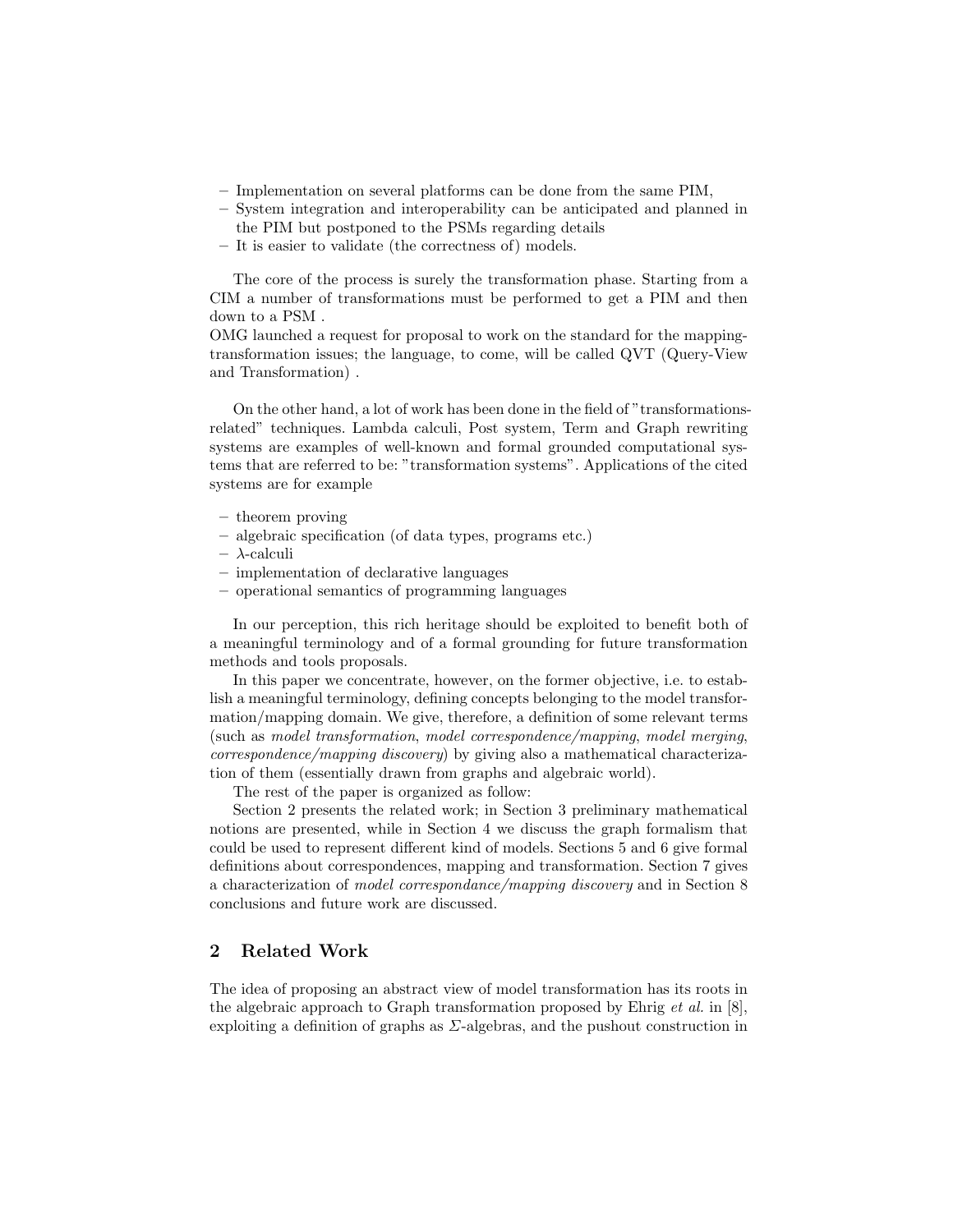the category of graphs and total graph morphisms. Several developments have been originated from this pioneering work, both in the direction of including several classes of graphs into the algebraic approach ( e.g. attributed [12, 13], distributed [7], hierarchical [17]), and in the direction of extending it to a more general categorical setting, where the relevant structure of a model is given by its categorical properties, rather than its specific organisation as a graph or otherwise [6, 5].

Moreover, algebraic approaches have been put to work on model transformation for several specific cases. Heckel et al. considered modeling of system oriented architectures and architecture transformations or matching, for example in the MDA perspective or for service discovery [10]. Transformations were also applied in a software engineering perspective for defining semantics of parts of the UML suite [21], for automatic code generation and verification [19] and for refactoring of models [18] and code [1].

Approaches based on direct coding of these transformations have also been exploited, (e.g. [16]), but the advantage of an algebraic approach is that it easily lends itself to demonstrations as far as properties of the transformations are concerned, related both to the transformation system per se, e.g. independence of transformations  $[14]$ , termination  $[2, 4]$ , and to the semantics of the specific application, once it is properly formalised [11].

## 3 Preliminary Notions

We recall here some basic algebra notions from [20].

Given two sets A and B, a partial mapping f is a subset of  $A \times B$  (the usual notation is  $f(x) = y$  instead of  $(x, y) \in f$  such that  $\forall x \in A$ ,  $f(x) = y$  and  $f(x) = z \Rightarrow y = z$ . If  $\forall x \in A \exists y \in B$  with  $(x, y) \in f$ , then f is called a (total) mapping and we write  $f : A \rightarrow B$ .

Given a set A and a natural number n, an *operation* is a mapping from  $A^n$  to A. An algebra  $(A, \Phi)$  is a set A together with a family  $\Phi$  of finitary operations. In general, one distinguishes the signature  $\Sigma$ , defining the name and arity (i.e. a value n) for each operation in  $\Phi$ , from the realisation of the operations. Given a signature  $\Sigma$ , a  $\Sigma$ -algebra A is a pair  $(\mathbf{A}, \Sigma^A)$ , where **A** is the *carrier set* of A and  $\Sigma^A$  is the family of realisations for the operations in  $\Sigma$ .

Given two  $\Sigma$ -algebras A and B, a mapping  $f : A \to B$  is called a *homomor*phism if  $\forall \sigma \in \Sigma$   $f(\sigma^A(x_1,\ldots,x_n)) = \sigma^B(f(x_1),\ldots,f(x_n))$ . If carriers **A** and **B** are partially ordered and  $f$  preserves the ordering, then  $f$  is a morphism.

Given a signature  $\Sigma$ , and X a set of variables, a *term* is a construct of the form  $x \in X$ , or  $\sigma(t_1, \ldots, t_n)$  for  $\sigma$  an operation of arity n and  $t_i$  a term for  $i = 1, \ldots, n$ . The set of terms constructed in this way is denoted  $T_{\Sigma}(X)$ . Given a signature  $\Sigma$ , an equation is a construct  $\forall X(t = t')$ , with  $X \subset V$  (V a countably infinite set of variables),  $t, t' \in T_{\Sigma}(X)$ . An equation is valid in a  $\Sigma$ -algebra A if for all assignments  $\alpha$  of symbols in X to values of **A**,  $\alpha^{\#}(t) = \alpha^{\#}(t')$ , where  $\alpha^{\#}$ indicates the canonical extension of  $\alpha$  from variables to terms. An algebra A is a model for a set of equations E if A validates each equation of E.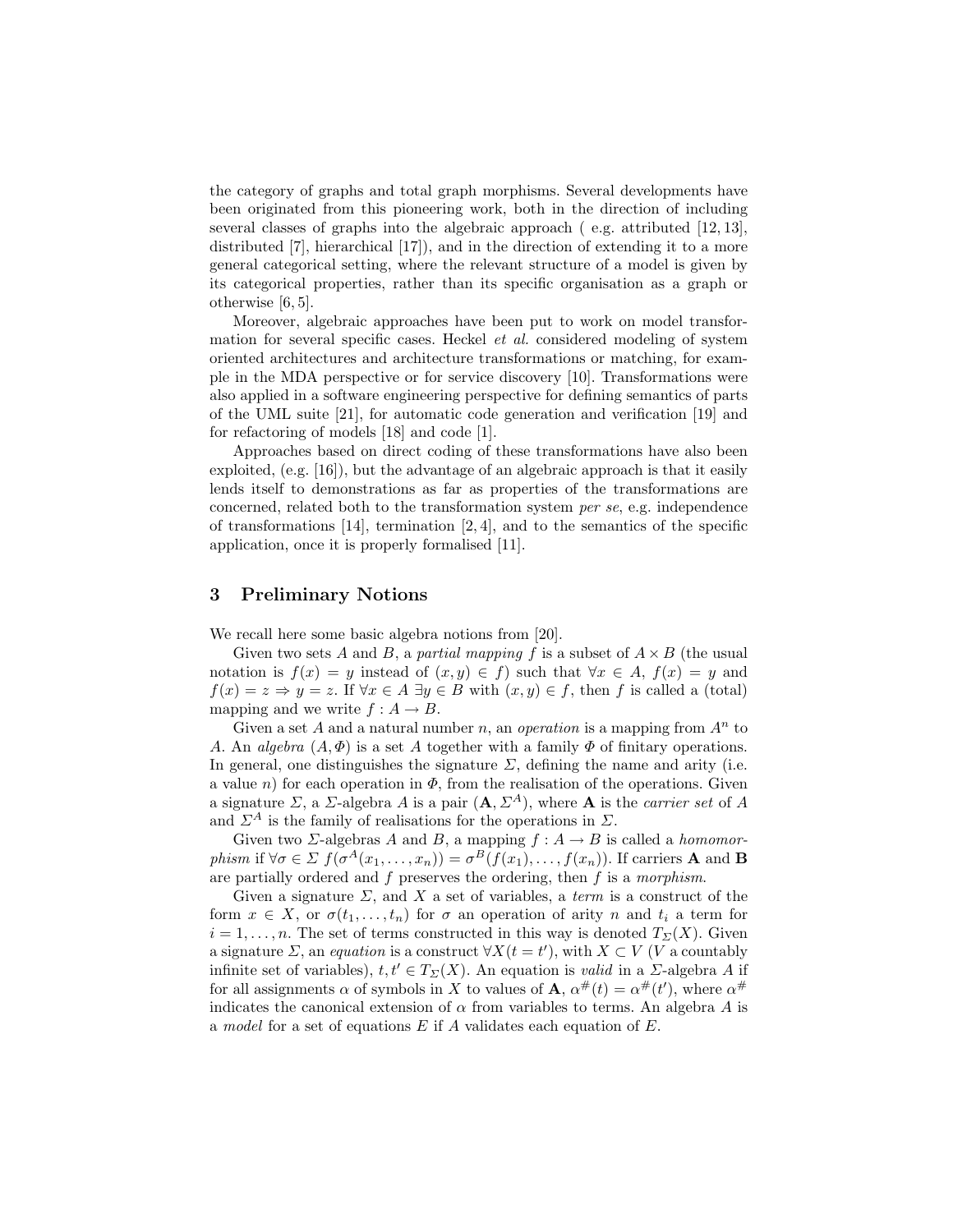In many cases, we are interested in carrier sets including values of different type. In this case, we speak of many-sorted algebras, by introducing the notion of sort. Then, each value of  $\bf{A}$  belongs to a specific sort s from a set S. The arity of an operation in  $\Sigma$  is defined by a function  $ar : \Sigma \to W(S) \times S$ , where  $W(S)$ is the set of all words of finite length built with symbols from S. The realisation of an operation must then be consistent with its declared arity. All the above notions for  $\Sigma$ -algebras are immediately transferable to many-sorted  $\Sigma$ -algebra.

Graphs are finite collection of nodes and edges and are often used as models of some domain by considering nodes as representations of some domain entity and edges as relations between them. In order to have a formal account of this usage, we define a graph as a multisorted  $\Sigma$ -algebra with  $S = \{node, edge\}$ , where  $\Sigma$  includes a finite set of nullary operations (constants), each creating a node and operations *source* and *target*, both of arity (edge, node).

In general, we are interested in graphs with more complicated structure, as can be provided by the use of labels or of attributes, and consequently of types. In particular, a labelled graph is defined by including two sorts  $label_E$  and  $label_N$ in S, two sets  $L_N$  and  $L_E$  in the carrier **A**, and operations  $lab_N : node \rightarrow label_N$ and  $lab_E : node \rightarrow label_E$  in  $\Sigma$ . For attributes, one employs a graph signature, as above, and a data signature.

## 4 Model Representation

In this section and in the rest of the paper the term "model" is used according to the following definition: "A model is a set of statements about some system under study"[15].

However, this is not in contrast with the definition in Section 3, as these statements can be seen as ground equations in the definition of the algebra, and the algebra operations can be seen as ways to infer new statements.

Several kind of models (e.g. Enterprise models, Software models, Process models) and modelling languages exist and a common way to present them to a human user is by means of a diagrammatic representation. This is possible due to the intrinsic "graphic" (see Figure 1) nature of most of modelling languages; in fact, most of them can be represented using nodes and edges connecting them; moreover nodes and edges can have a label associated with them. We have choosen therefore to adopt a powerful graph formalism as a base for representing different kind of models and modelling languages.

Definition 1. A Labelled Directed Multigraph (LDMGraph) is a 6-tuple  $G = (V, E, s, t, l_v, l_e)$ , where V, E are two finite sets,  $s, t : E \rightarrow V$  are two functions indicating source and target of an edge, and  $l_V : V \rightarrow \Sigma_V$ ,  $l_E : E \rightarrow \Sigma_E$  are two functions from V and E in the two finite sets of labels  $\Sigma_V$  e  $\Sigma_E$ .

**Definition 2.** Given a model M,  $EL_M = V \cup E$  is the set of the basic elements of the model (that is, nodes and edges). Given a graph G, we define the set of all subgraphs of  $\mathcal G$  as  $Sub(\mathcal G)$ .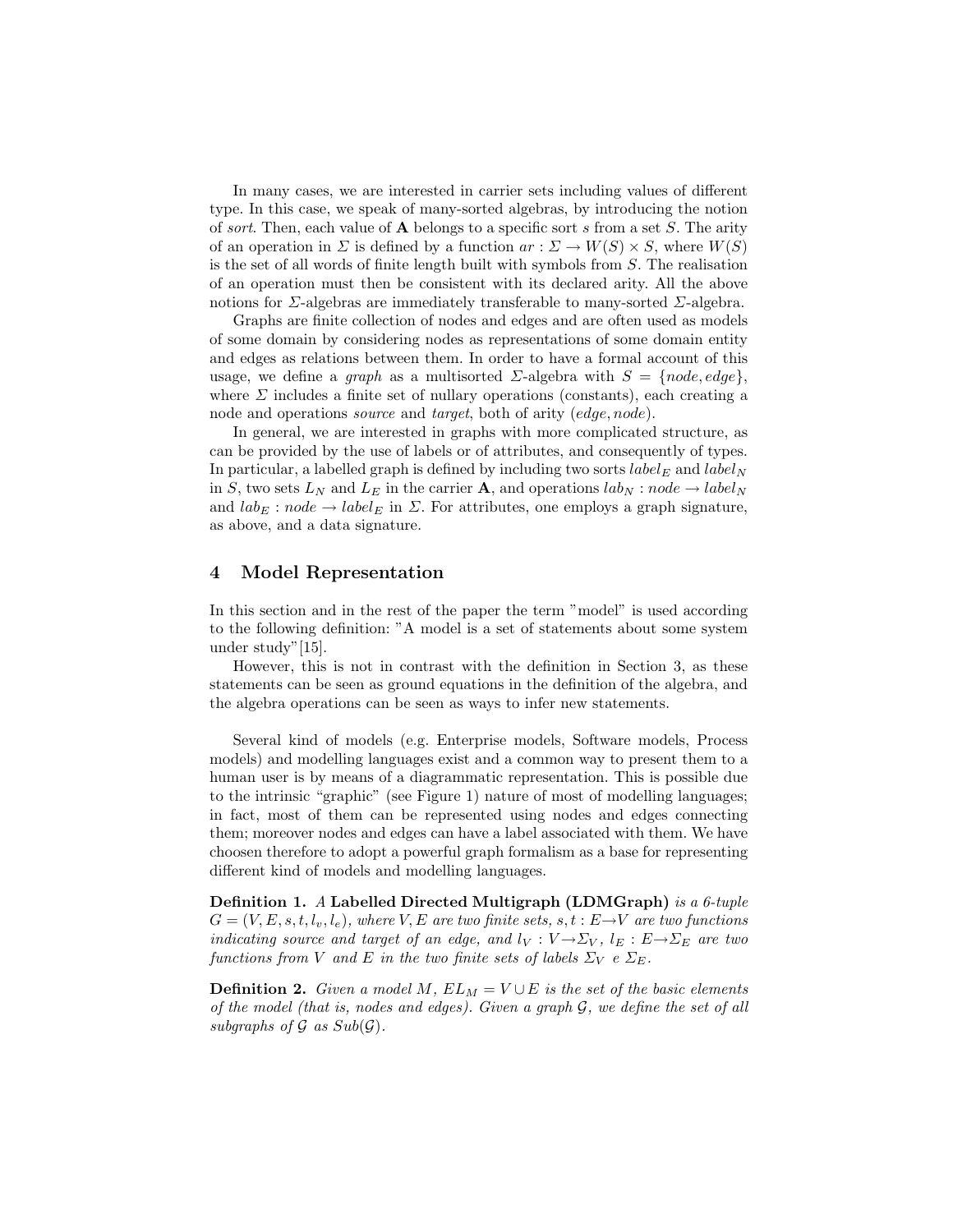

Fig. 1. "Graphic" nature of popular modelling languages: UML, RDF/OWL, Conceptual Graphs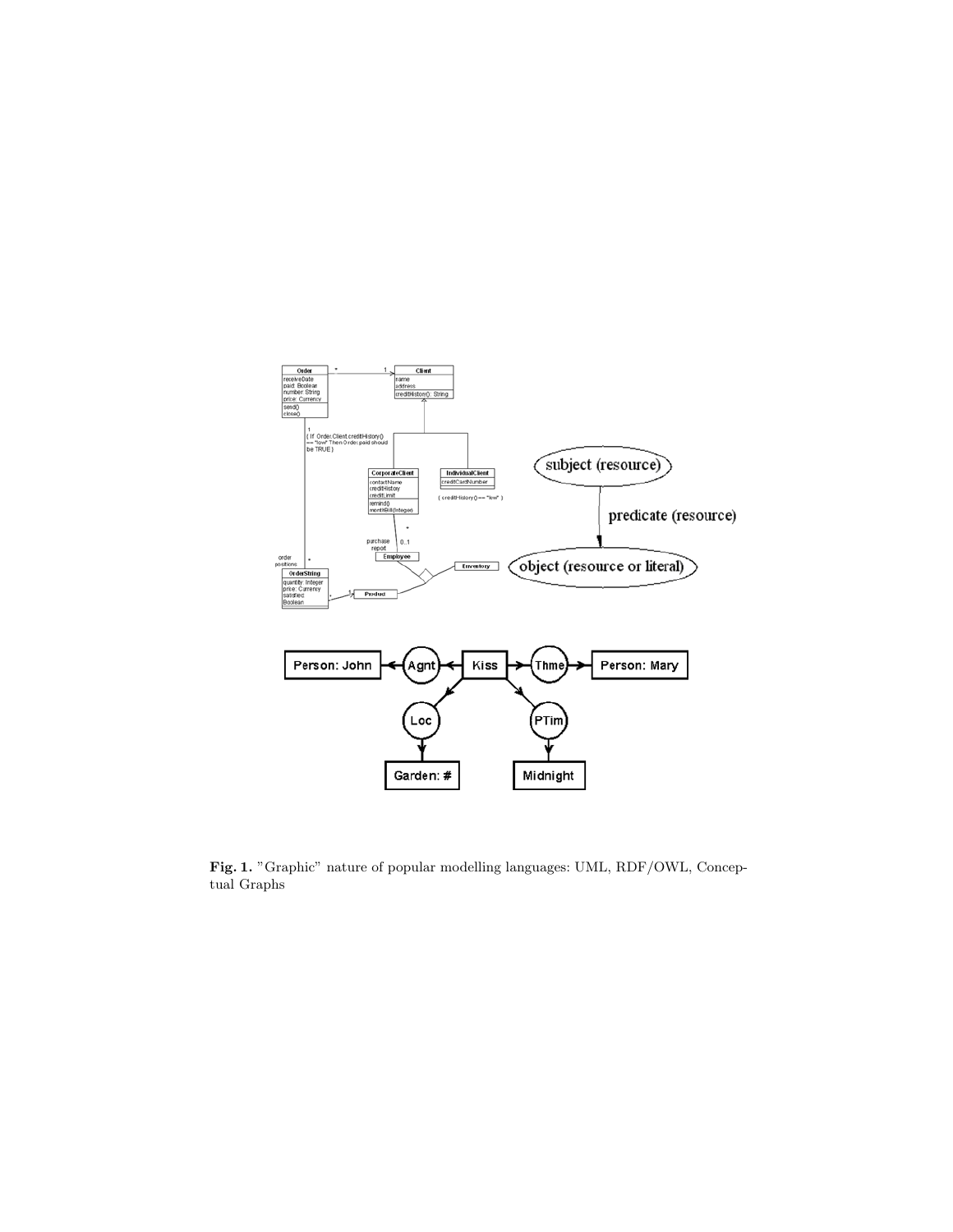In the rest of the paper a subscript will be used to denote the elements of a tuple defining an LDMgraph  $G$  (e.g.  $V_G$  is the set of vertexes of the LDMgraph  $G$  etc.)

**Definition 3.** An LDMgraph G is said to be typed if exists an LDMgraph  $T$ such that  $l_{TV}$  and  $l_{TE}$  are bijections, and a function type:  $EL_G \rightarrow EL_T$  (mapping nodes in nodes and edges in edges) and  $\forall e \in E_G$  type $(s_G(e)) = s_T(type(e))$ and type( $t_G(e)$ ) =  $t_T(type(e))$ .

We call **MOD** the set of LDMgraphs and **M2M** is the set of functions f such that f: **MOD** $\rightarrow$ **MOD**; given a family of models M and a function mc:  $M \to MOD$  then  $M_{mc} = \{mc(x) : x \in M\} \subseteq MOD$  is the subset of LDMgraphs that are representation of the models in M; e.g. given the set of UMLModels and a procedure umlmc to convert the concrete syntax of UML serialization (for instance XMI) to an LDMgraph representation, then  $UMLMODELS_{umlmc}$  is the set of graphs in MOD that are representation of some UML model.

We assume that the translation from concrete syntaxes of existing modelling languages into the proposed graph formalism is a not difficult task; we give an example by representing the metamodel of UML state diagram in Figure 2. In such picture every state(transition) is represented by a node of an attributed graph, labelled with the name of the state(transition) and every transition is linked to states by edges labelled with "source" and "target".

## 5 (Inter-)Model correspondence

An *inter-model correspondence*, usually referred to (with a little abuse of terminology) also as model correspondence, is the expression of the relations holding between the "subparts" of two models. Such "subparts", according to the syntax we adopted for representing generic models, are identified by subgraphs of the considered models. A similar approach is used in [9]. A model correspondence is Element-to-Element if it puts in correspondence one element of a model with exactly one of the other model; there are, by the way, more complex cases in which we map single elements in the source model with subgraphs in the target one (Element-to-Subgraph correspondence) or, even, a subgraph in the source model with a subgraph in the target one (Subgraph-to-Subgraph correspondence). See figure 3.

**Definition 4.** Given two models A and B  $(A, B \in \text{MOD})$  an inter-model correspondence is a relation  $m \subseteq Sub(A) \times Sub(B)$ . An (inter-)model mapping is a function  $fm\colon Sub(A)\to Sub(B)$ 

The above definitions are very general and capture a great variety of classes of correspondences: functional and non-functional correspondences, Element-to-Element correspondences, etc.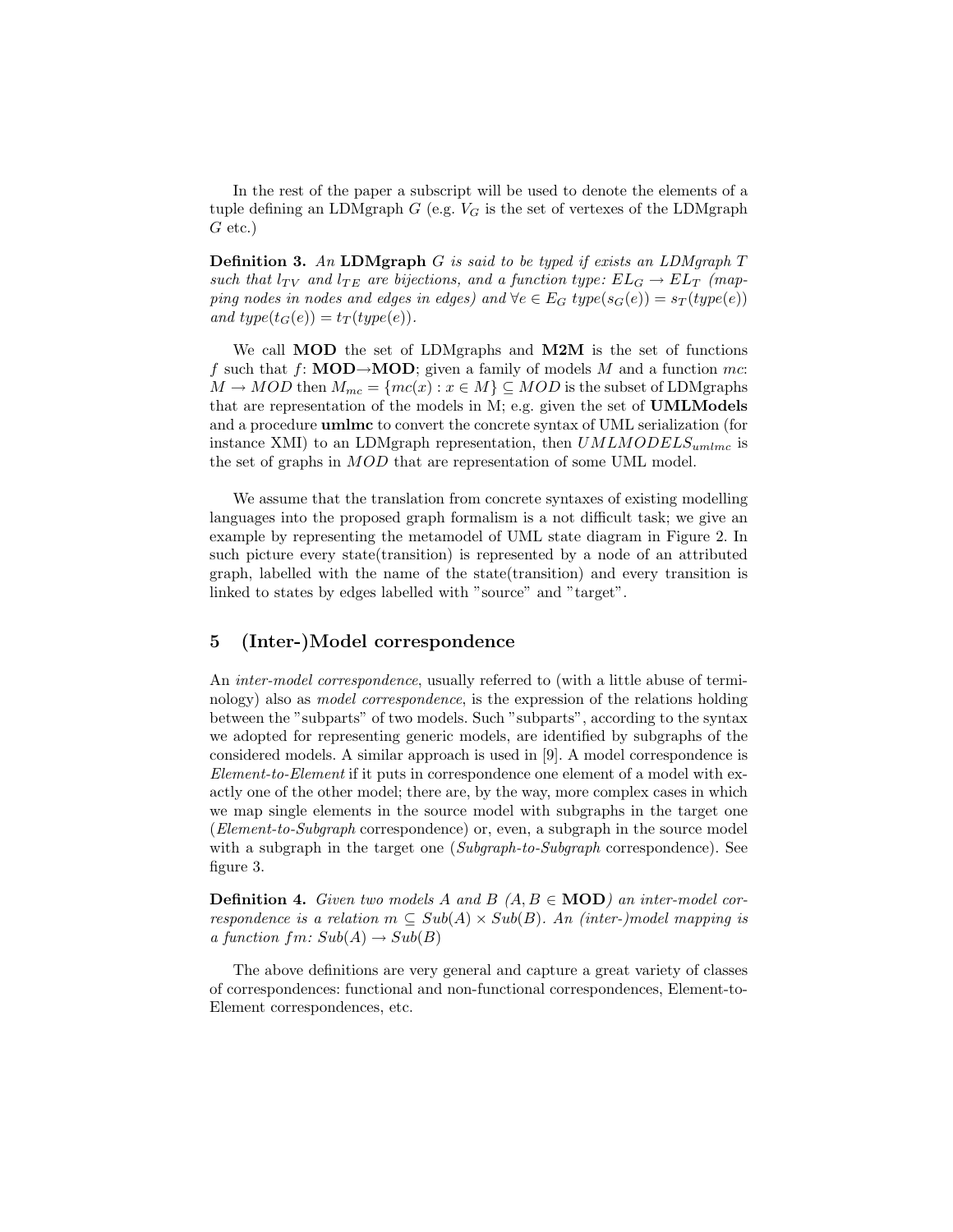

Fig. 2. UML State Diagram representation with LDMgraph formalism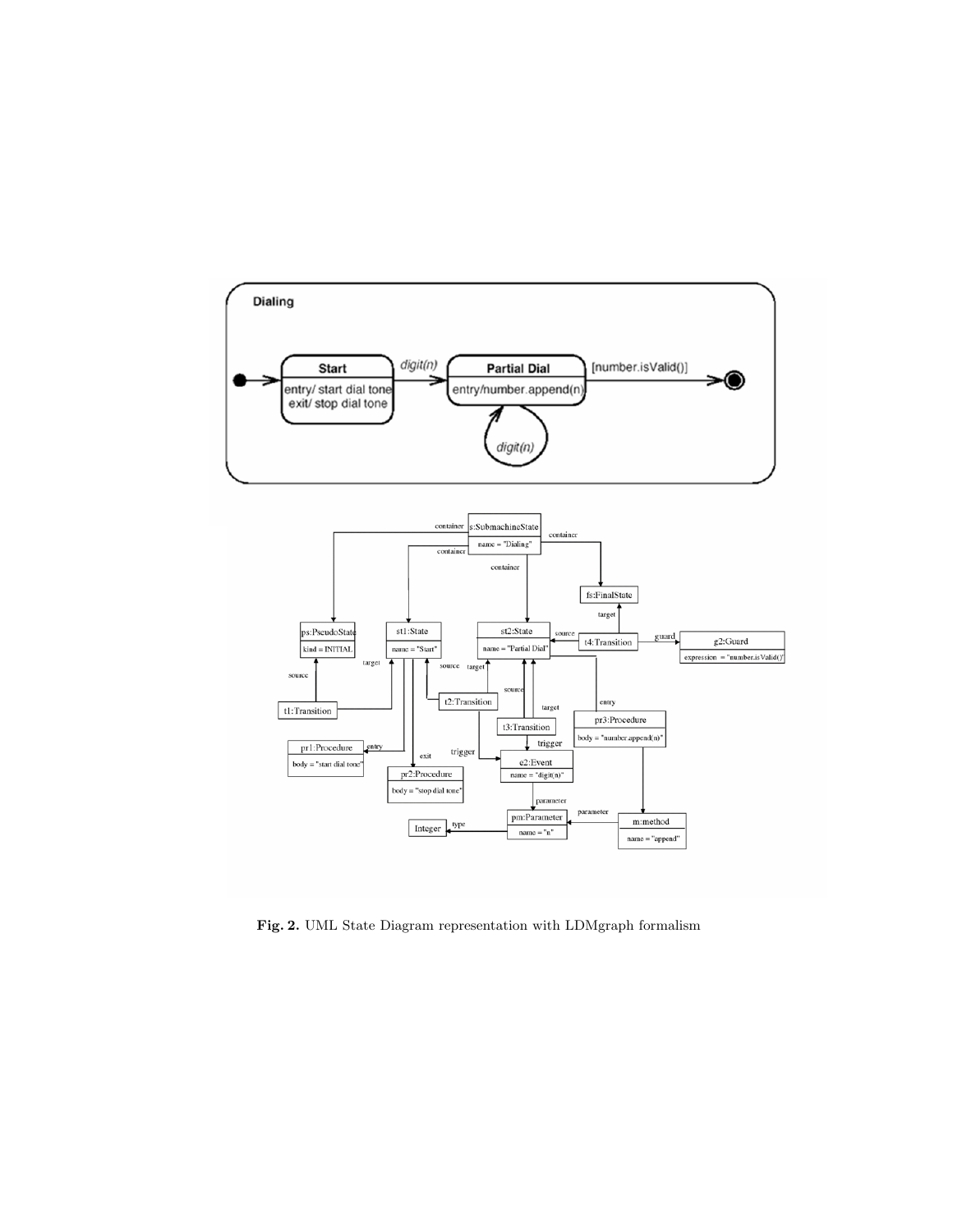

Fig. 3. Examples of *Element to Element* and *Subgraph to Subgraph* correspondance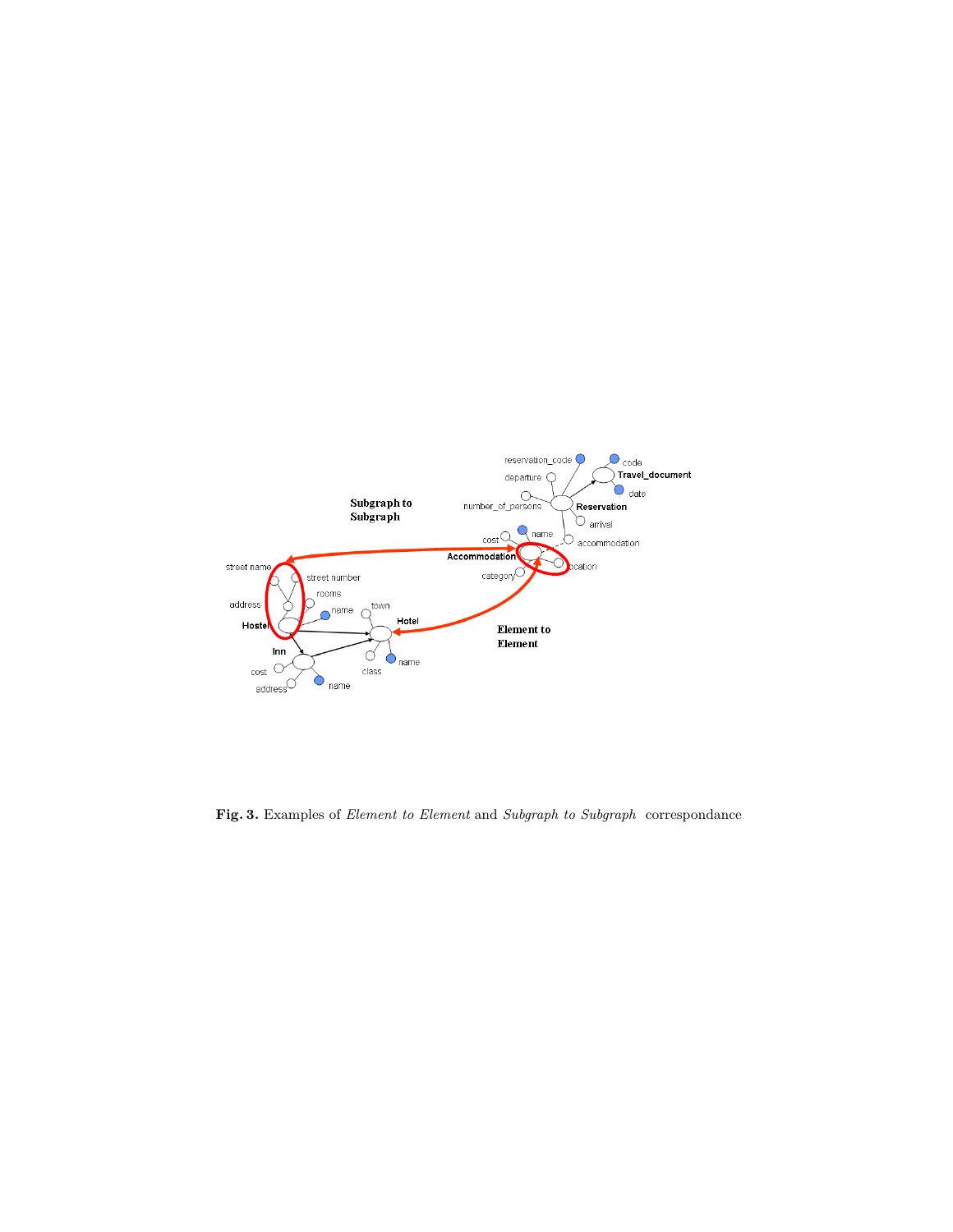Given two models  $A \in B$  and a model correspondence  $m$ , three cases are possible:

- $\forall e \in EL_A$  exists  $(x, y) \in m$  such that el is subgraph of x. In this case the model B is said to "totally cover" the model A via the correspondence relation m.
- $-$  ∃el ∈  $EL_A$  such that  $\forall (x, y) \in m$ , el is not a subgraph of x. In this case the model  $B$  is said to "partially cover" the model  $A$  via the correspondence relation m.
- $\forall e \in EL_A \; \exists (x, y) \in m \text{ such that } e \text{ is subgraph of } x;$  this happens only when  $m = \emptyset$ .

The final considerations we want introduce concern the cardinality of the space of correspondences. It can be very large; in fact, given two models A and B, the space of correspondences  $MSPACE_{AB}$  is constituted by the set of all relations  $m \subseteq Sub(A) \times Sub(B)$ , and thus  $|MSPACE_{AB}| = 2^{|Sub(A) \times Sub(B)|}$ .

Another common procedure is to enrich the correspondence with expressions taken from a given marking language, that will act as additional information in a subsequent step, the correspondence exploitation.

**Definition 5.** Given two models A and B  $(A, B \in \text{MOD})$  and a marking language  $L_M$ , a marked correspondence is a relation  $m \subseteq Sub(A) \times Sub(B) \times L_M$ .

A typical example could be the association to an edge of a number in the interval [0,1] to state the degree of similarity between the elements. By using as marking language  $L_M = [0, 1]$ , we can generate, for example, *(Employee, Per*son, 0.7) or (Employee, Student, 0.3).

#### 5.1 Model correspondences and Semantics

In this section we want to introduce some simple cosiderations about the semantics of the models involved in a model correspondence.

Given an LDMGraph G, a model interpretation of G is a pair  $(I, \Delta)$  where  $\Delta$  is called the domain of interpretation or universe of discourse and I is a function such that  $I(v) \subseteq \Delta$  for  $v \in V_G$  and  $I(e) \subseteq \Delta \times \Delta$  for  $e \in E_G$ . With a little extension we indicate with  $I(G) = \bigcup_{e l \in EL_G} I(e l)$  to denote the interpretation of the model G.

**Definition 6.** Given two models A, B and two model interpretations  $(I', \Delta)$ and  $(I'', \Delta)$  (note that that the domain of interpretation is the same) if it holds  $I'(A) \subseteq I''(B)$  then the model A is semantically contained in the model B with respect to  $I', I''$ . The two models are semantically equivalent (w.r.t  $I', I'')$  if it holds the mutual containment.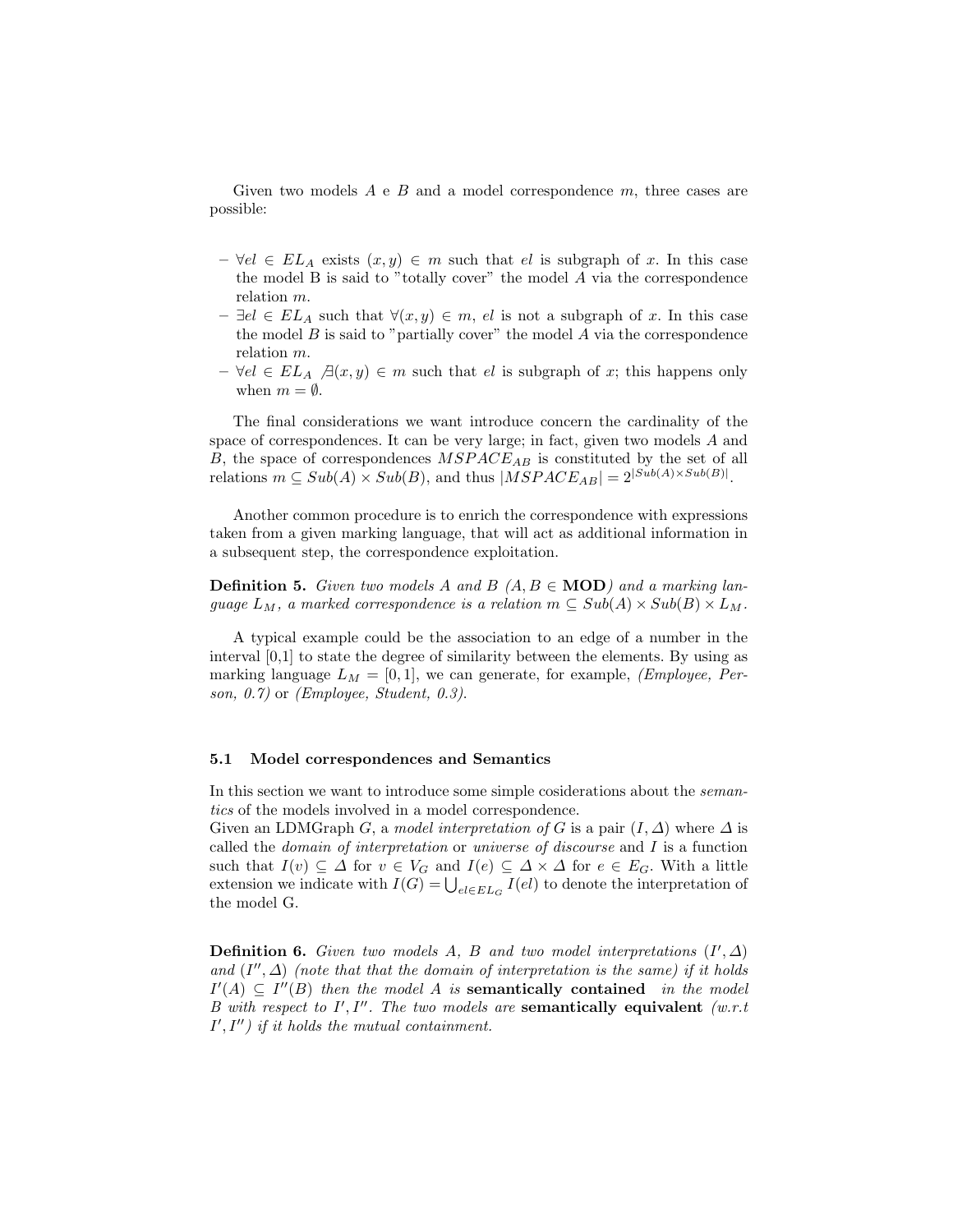Given 2 models A and B, two model interpretations  $(I', \Delta), (I'', \Delta)$  and a model correspondence  $m \subseteq A \times B$ , m is said to induce a **semantics-model** containment if for each  $(A', B')$  in m we have  $I'(A') \subseteq I''(B')$ .

# 6 Model Transformation

The scenario of a model transformation is the following: we have a source model A and a function  $t: MOD \to MOD$  and we use it to obtain the target model B. So the definition of model transformation is fairly simple.

**Definition 7.** Let A be a model and t:  $MOD \rightarrow MOD$  be a function then t is a model transformation; A is called the source (input, starting) model and  $B =$  $t(A)$  is called the target (output, transformed) model (of the application of the transformation t).

The differences with a model correspondence (mapping) are the following:

- A model transformation is a function, a model correspondence can be a generic (non-functional) relation
- Domain and range of model correspondences and transformations are different (see definitions). Model correspondences define the relationships between subparts of two given models, while a model transformation takes as input a model and returns as output a model.

#### 6.1 Model merging

The operation of merging raise when dealing with multiple input models. Fundamentally we consider model merging as a model transformation applied to multiple inputs.

Another intended meaning conveyed to the concept of model merging is related to the semantics preservation; we expect that the model result of merging semantically "contains" all the models given as inputs.

However we now intend to give only an intuition of merging functions.

Definition 8. A multiple model transformation is a function t:  $MOD^+ \rightarrow$ MOD.

We now propose a (not fully complete) definition of merging, letting undefined the concept of semantic preservation.

Definition 9. A model merging is a multiple model transformation such that the semantics of the source models is preserved in the merged model.

# 7 Model Correspondence Discovery

The process of (inter-model) correspondence discovery is the process that takes as inputs two models and returns as output a model correspondence.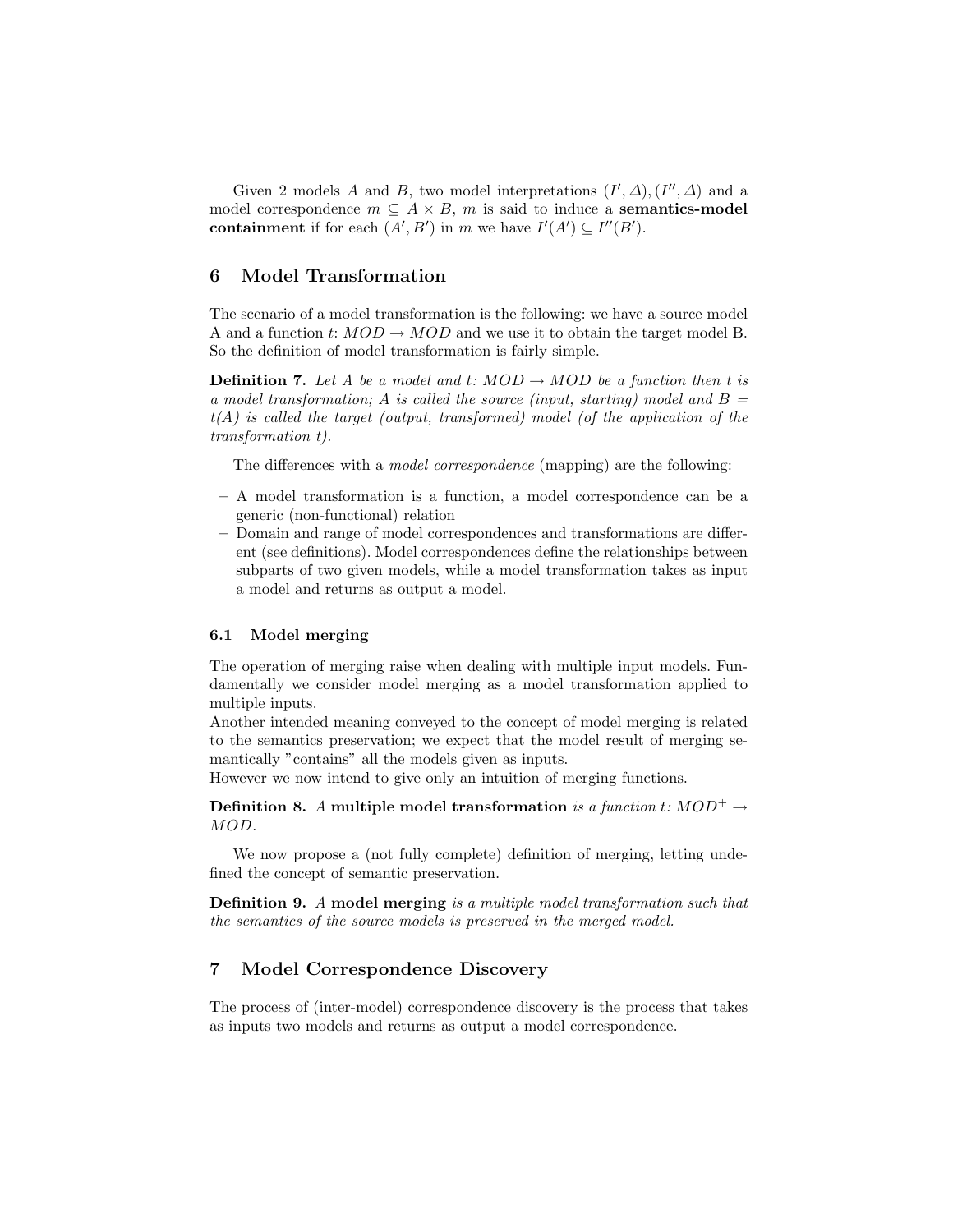Definition 10. A (inter-model)c orrespondence (mapping) discovery is a function mdisc:  $MOD \times MOD \rightarrow ICOR$  where  $ICOR$  is the set of inter-model correspondences

This definition, similarly to what has been done for the definition of model mappings and transformations, tries to be as general as possible. Once we have traced the "bounds" of the objects we are interested in, we are able to investigate and delineate several more specific subclasses.

For a detailed overview of types of correspondence discovery methods see [3].

# 8 Conclusions and future work

In this paper we tried to give a characterization of relevant terms in the domain of model mapping/transformation tasks, exploiting concepts and results from graph theory and from algebraic approaches to graph transformation. An abstract view of models in terms of graphs allows formal reasoning on their properties and on the properties of the transformation processes needed for their effective management. While several competing approaches to the definition of graph transformations exist, reasoning on abstract properties at an algebraic level provides several advantages. For example, it allows the study of the different forms of equivalence through general rather than ad hoc mechanisms, relying on a wealth of theoretical results. Moreover, it allows the exploitation of existing tools, without the need to implement ex novo complex pattern matching algorithms. Third, problems of model maintainance have been specifically addressed in these approaches, so that new problems can be attacked by adapting solutions for other related problems. Drawing on studies in these fields, we plan to arrive at a more refined characterization of model transformation and model correspondence discovery techniques, which will serve as a basis for the realisation of two reference architectures for model transformation (based on attributed graph transformations) and model correspondence discovery development.

# References

- 1. P. Bottoni, P. Parisi-Presicce, and G. Taentzer. Specifying Coherent Refactoring of Software Artefacts with Distributed Graph Transformations. In P. v. Bommel, editor, Transformation of Knowledge, Information, and Data: Theory and Applications, pages 95–125. Idea Group Publishing, 2004.
- 2. Paolo Bottoni, Kathrin Hoffmann, Francesco Parisi Presicce, and Gabriele Taentzer. High-level replacement units and their termination properties. Journal of Visual Languages & Computing, 16:485–507, 2005.
- 3. Giorgos Stamou et al. Diana Maynard. D2.2.3: State of the art on current alignment techniques, 2004. Knowledge Web NoE Deliverable.